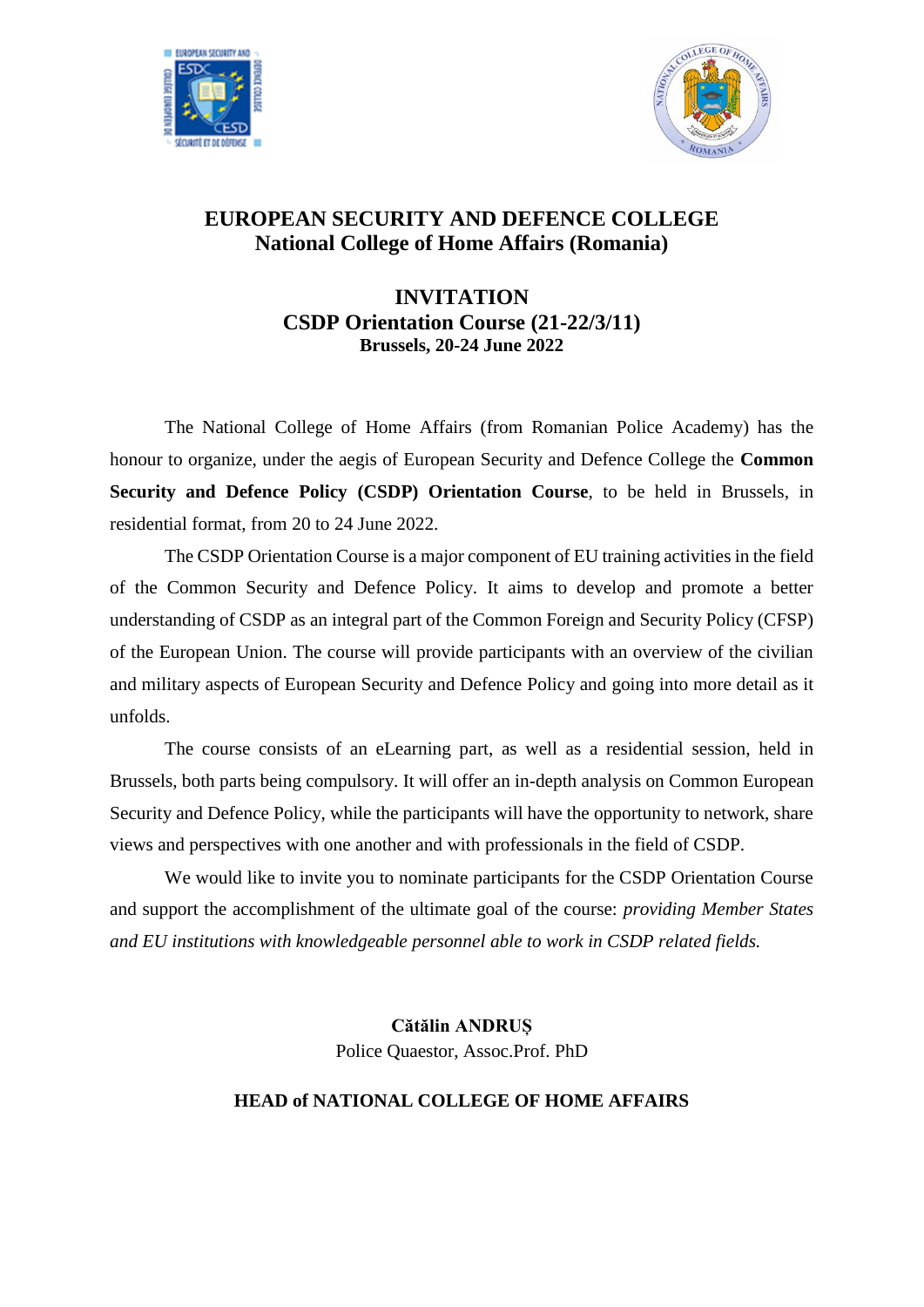



## **CSDP Orientation Course - Administrative Information**

- **Target group:** The course is open to both civilian and military personnel from EU Member States, relevant EU institutions and Agencies, CSDP Missions and Operations and International Organizations, who are either involved in or designated to work on Common Security and Defence Policy (CSDP) matters. Third countries and international organisations are welcomed to put forward suitable candidates.
- **Seats & nominations:** A maximum of 45 participants is envisaged (27 seats will be reserved for EU Member States, 3 for EEAS, 5 for Romanian MFA, 5 for IOs, 5 for Third Countries). Typically, one seat / Member State will be allocated. However, depending on the total number of requests, one additional seat could be allocated. EU Member States, EU-Institutions/Agencies and International Organizations are invited to nominate each, **two (2) participants maximum.**
- **Application:** Applications from the EU Member States, EU Institutions and Agencies are to be filed via the ESDC secure internet system ENLIST, by designated nominators, under https://esdc.europa.eu/enlist/login, **no later than 10th of May 2022.** A list with relevant ENLIST nominators can be retrieved from the ESDC website at https://esdc.europa.eu/nominators/. Registration will not be final until confirmed by the ESDC Secretariat AND upon completion of the registration form by the nominated participant.
- Applications from the third countries and international organisations should be sent to the ESDC Secretariat at [SECRETARIAT-ESDC@eeas.europa.eu,](mailto:SECRETARIAT-ESDC@eeas.europa.eu) by the institution/ organisation that receives this invitation. The application should indicate: full name of the candidate (as in official documents used for accessing course venue), personal e-mail address (functional mailboxes will not be accepted), nationality, passport number, validity of passport, date of birth, institution; reason how this course benefits the applicant.
- **Attendance:** The participant's attendance during the course is mandatory on all days. A certificate will be awarded on the last day to those course participants who have completed the full course, including the e-Learning modules.
- **eLearning:** The course will be preceded by a mandatory e-Learning module (set to start from 20th of May), which needs to be finalised before the residential phase in Brussels starts.
- **Language**: Working language is English without translation.